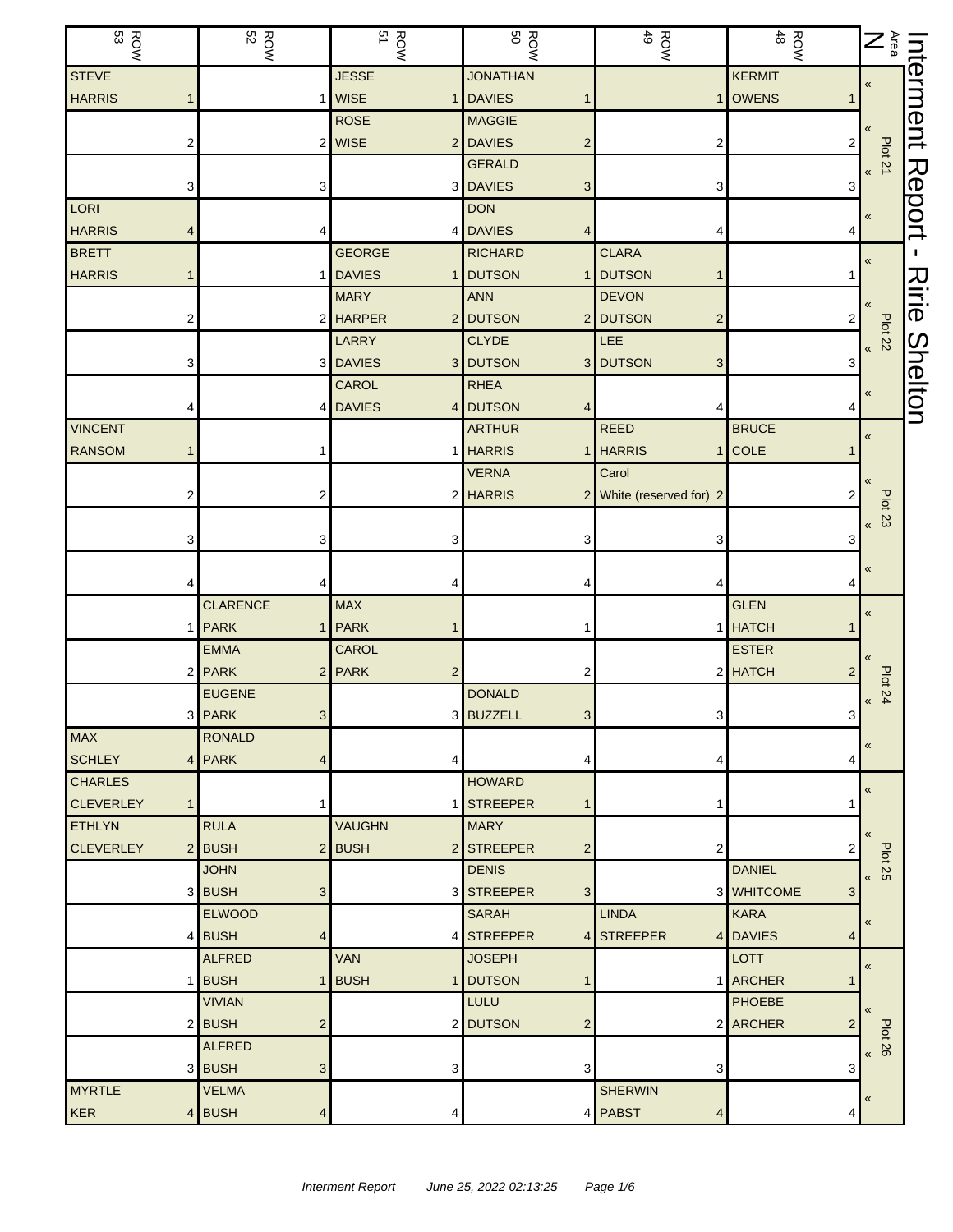| ROW<br>83      |   | <b>ROW</b><br>52        |                 | <b>ROW</b><br>51            | <b>ROW</b>                |   | ROW<br>49          |                | $48$<br>ROW     | $\mathbf{Z}$ $\frac{5}{9}$         | Interment     |
|----------------|---|-------------------------|-----------------|-----------------------------|---------------------------|---|--------------------|----------------|-----------------|------------------------------------|---------------|
|                |   | <b>THEODORE</b>         |                 |                             | <b>LEONARD</b>            |   | <b>GEORGE</b>      |                | <b>HAROLD</b>   | «                                  |               |
|                | 1 | <b>DURRANT</b>          | 1               |                             | 1 PARK                    |   | <b>IZATT</b>       | 1              | <b>POORE</b>    |                                    |               |
|                |   | <b>ELIZA</b>            |                 |                             | <b>ELLEN</b>              |   | <b>LILA</b>        |                | <b>EVELYN</b>   |                                    |               |
|                |   | 2 DURRANT               | $\overline{c}$  |                             | 2 PARK                    |   | $2$ IZATT          |                | 2 POORE<br>2    | <b>Plot 27</b>                     |               |
|                |   |                         |                 |                             |                           |   |                    |                | <b>LINDA</b>    | $\pmb{\mathcal{R}}$                |               |
|                | 3 |                         | 3               | 3                           |                           |   |                    |                | 3 BERRY<br>3    |                                    | <b>Report</b> |
| <b>DARREN</b>  |   |                         |                 |                             |                           |   | <b>JUNIOR</b>      |                |                 | «                                  |               |
| <b>WAGES</b>   | 4 |                         | 4               |                             |                           |   | <b>IZATT</b>       | 4              |                 |                                    |               |
|                |   | <b>JOHN</b>             |                 | <b>NARVEL</b>               | <b>ARCHIE</b>             |   | <b>GLAYDA</b>      |                | <b>JOHN</b>     | «                                  |               |
|                | 1 | <b>DURRANT</b>          | $\blacklozenge$ | <b>JOHNSON</b><br>1         | <b>CHRISTENSEN</b>        |   | <b>CHRISTENSEN</b> | $\mathbf{1}$   | <b>CHASE</b>    |                                    | W             |
|                |   | <b>SADIE</b>            |                 | <b>SADIE</b>                | <b>MILDRED</b>            |   | <b>RASMUS</b>      |                | <b>PHOEBE</b>   |                                    | ⋽             |
|                |   | 2 DURRANT               | 2 <sub>1</sub>  | <b>JOHNSON</b><br>2         | <b>CHRISTENSEN</b>        |   | <b>CHRISTENSEN</b> |                | 2 CHASE<br>2    | <b>Plot 28</b>                     | ወ             |
|                |   |                         |                 |                             | <b>GAYLAND</b>            |   | LIZZIE             |                | <b>GAY</b>      | $\overline{\mathbf{K}}$            | Shelton       |
|                | 3 |                         | 3               |                             | 3 CHRISTENSEN             | 3 | <b>CHRISTENSEN</b> |                | 3 RENO<br>3     |                                    |               |
|                |   | <b>GERALD</b>           |                 |                             | <b>ESTER</b>              |   |                    |                |                 | «                                  |               |
|                |   | 4 JOHNSON               | 4               | 4                           | <b>CHRISTENSEN</b>        | 4 |                    |                |                 |                                    |               |
|                |   | <b>FREDERICK</b>        |                 | <b>HOWARD</b>               | <b>WILLARD</b>            |   | <b>EVA</b>         |                | <b>JACK</b>     | «                                  |               |
|                |   | 1 HATFIELD              |                 | 1 HATFIELD<br>1             | <b>MORGAN</b>             |   | <b>HAYMOND</b>     | $\mathbf{1}$   | <b>RITTER</b>   |                                    |               |
|                |   | <b>LUCETTA</b>          |                 | <b>HAZEL</b>                |                           |   | <b>BRENDA</b>      |                | <b>JOAN</b>     |                                    |               |
|                |   | 2 HATFIELD              |                 | 2 HATFIELD<br>2             |                           |   | <b>HOLDEN</b>      | $\overline{2}$ | <b>RITTER</b>   | <b>Plot 29</b>                     |               |
|                |   | <b>LOREN</b>            |                 |                             |                           |   |                    |                |                 | $\pmb{\mathcal{R}}$                |               |
|                |   | 3 HATFIELD              | 3 <sup>1</sup>  | 3                           |                           |   |                    | 3              |                 |                                    |               |
|                |   | <b>DELPHA</b>           |                 | <b>EDWARD</b>               |                           |   |                    |                |                 | «                                  |               |
|                |   | 4 HATFIELD              |                 | 4 HATFIELD                  |                           |   |                    |                |                 |                                    |               |
|                |   | <b>ERMA</b>             |                 | <b>GRACE</b>                | <b>HENRY</b>              |   | <b>SARAH</b>       |                | <b>DONALD</b>   | $\pmb{\ll}$                        |               |
|                |   | 1 ADAMSON               |                 | 1 ADAMSON<br>1              | <b>STORER</b>             |   | <b>STORER</b>      |                | 1 HAMMON        |                                    |               |
|                |   | <b>CLIVE</b>            |                 | <b>LEWIS</b>                | <b>SOPHIE</b>             |   |                    |                | <b>JEAN</b>     |                                    |               |
|                |   | 2 ADAMSON               |                 | 2 ADAMSON<br>$\overline{2}$ | <b>STORER</b>             |   |                    |                | 2 HAMMON        | <b>Plot 30</b>                     |               |
|                |   |                         |                 |                             | <b>GLENN</b>              |   |                    |                | <b>DERLIN</b>   | $\pmb{\mathcal{R}}$                |               |
|                | 3 |                         | 3               |                             | 3 NELSON                  | 3 |                    |                | 3 HAMMON<br>3   |                                    |               |
|                |   |                         |                 |                             |                           |   |                    |                | LOIS            | «                                  |               |
|                | 4 |                         | 4               | 4                           |                           |   |                    |                | 4 KERN<br>4     |                                    |               |
| <b>ARTHUR</b>  |   | <b>RICHARD</b>          |                 | <b>THURLO</b>               | <b>NELS</b>               |   | <b>MAX</b>         |                |                 | $\pmb{\ll}$                        |               |
| <b>JOHNSON</b> | 1 | <b>DUTSON</b>           |                 | 1 <b>DUTSON</b>             | 1 JOHNSON                 |   | <b>JOHNSON</b>     | 1              |                 |                                    |               |
| <b>IRMA</b>    |   | <b>ALVERTA</b>          |                 | <b>VERLON</b>               | <b>MARGARET</b>           |   | <b>MARGUERITE</b>  |                |                 | $\langle$                          |               |
| <b>JOHNSON</b> |   | 2 DUTSON<br><b>BABY</b> |                 | 2 DUTSON                    | 2 JOHNSON<br><b>GAILE</b> | 2 | <b>JOHNSON</b>     | $\overline{2}$ | 2               | Plot 31                            |               |
|                |   |                         |                 |                             | 3 JOHNSON                 |   |                    |                | LARRY           | $\pmb{\mathcal{R}}$                |               |
|                |   | 3 DUTSON                | 3               |                             |                           | 3 |                    |                | 3 OLSON Jr<br>3 |                                    |               |
|                | 4 |                         | 4               | 4                           |                           |   |                    | 4              | 4               | «                                  |               |
|                |   | <b>LLOYD</b>            |                 | <b>BETTY</b>                | <b>HENRY</b>              |   | <b>DONALD</b>      |                | <b>CHARLES</b>  |                                    |               |
|                |   | 1 KILLIAN               |                 | 1   KILLIAN                 | 1 KILLIAN                 |   | <b>BERRY</b>       |                | 1 HEATH         | $\pmb{\ll}$                        |               |
|                |   | <b>ALICE</b>            |                 | <b>LLOYD</b>                | <b>SARAH</b>              |   | <b>HELEN</b>       |                | <b>VESTA</b>    |                                    |               |
|                |   | 2 KILLIAN               |                 | 2 KILLIAN Jr                | 2   KILLIAN               |   | 2 BERRY            |                | 2 HEATH         |                                    |               |
|                |   | <b>MARIE</b>            |                 |                             | <b>JAMES</b>              |   |                    |                |                 | Plot 32<br>$\overline{\mathbf{K}}$ |               |
|                |   | 3 KILLIAN               | 3               |                             | 3 GARRETT                 | 3 |                    | 3              | 3               |                                    |               |
|                |   | <b>MARJORIE</b>         |                 |                             | <b>STELLA</b>             |   |                    |                | <b>TWILA</b>    | «                                  |               |
|                |   | 4 KILLIAN               | 4               |                             | 4 GARRETT                 |   |                    |                | 4 HEATH<br>4    |                                    |               |
|                |   |                         |                 |                             |                           |   |                    |                |                 |                                    |               |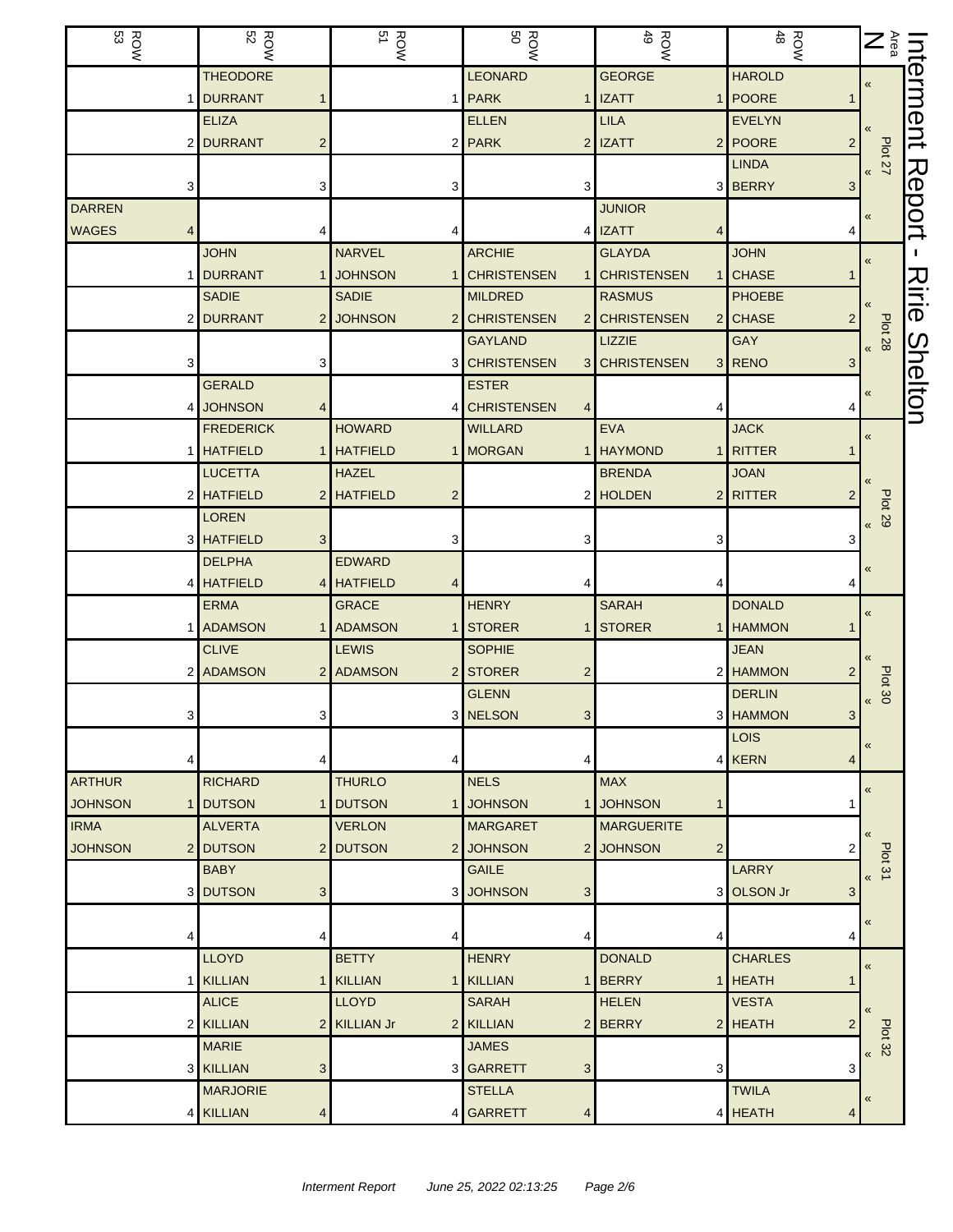| ROW<br>53 | <b>ROW</b><br>52            | <b>ROW</b><br>BOW          | <b>ROW</b><br>ROW              | <b>ROW</b>                              | ROW<br>48      | $\mathbf{Z}^*_{\frac{\mathbb{R}}{\mathbb{S}}}$ |                |
|-----------|-----------------------------|----------------------------|--------------------------------|-----------------------------------------|----------------|------------------------------------------------|----------------|
|           | <b>ISAAC</b>                | <b>REED</b>                | <b>RICHARD</b>                 | <b>DAVID</b>                            |                | $\pmb{\mathfrak{C}}$                           | Interment      |
|           | 1 HAYES                     | 1 HAYES                    | 1 SMITH                        | <b>SMITH</b>                            |                |                                                |                |
|           | <b>MINNIE</b>               | <b>HELEN</b>               | <b>ROSE</b>                    | <b>AFTON</b>                            |                |                                                |                |
|           | 2 HAYES                     | 2 HAYES                    | 2 SMITH<br>$\overline{c}$      | <b>SMITH</b><br>$\overline{\mathbf{c}}$ | 2              | Plot 33                                        |                |
|           | <b>MINNIE</b><br>3 HAYES    | <b>DEE</b><br>3 HAYES<br>3 | 3                              | 3                                       | 3              |                                                | Report         |
|           | <b>WINSTON</b>              |                            | <b>DAVID</b>                   |                                         |                |                                                |                |
|           | 4 HAYES<br>4                |                            | 4 SMITH                        |                                         |                | $\pmb{\kappa}$                                 |                |
|           | <b>ARTHUR</b>               | <b>DAVID</b>               | <b>JESSE</b>                   | <b>ANTONIO</b>                          |                |                                                |                |
|           | 1 LAUGHLIN                  | 1 TWEEDIE<br>$\mathbf{1}$  | <b>O'DONNELL</b><br>1          | <b>COTE</b>                             |                | «                                              |                |
|           | <b>INEZ</b>                 | <b>EMMA</b>                | <b>EDITH</b>                   | laura a (reserved/paid)                 |                |                                                | Ririe          |
|           | 2 LAUGHLIN                  | 2 TWEEDIE                  | 2 O'DONNELL                    | $2$ COTE<br>2                           | 2              |                                                |                |
|           | <b>DEAN</b>                 |                            | <b>ROBERT</b>                  | <b>ALBERT</b>                           |                | Plot 34<br>> 34                                |                |
|           | 3 LAUGHLIN<br>3             |                            | 3 O'DONNELL<br>3               | <b>O'DONNELL</b><br>3                   | 3              |                                                |                |
|           |                             |                            | <b>CHARLES</b>                 | <b>DAVID</b>                            |                | «                                              | <b>Shelton</b> |
|           | 4                           |                            | 4 O'DONNELL<br>4               | <b>O'DONNELL</b><br>4                   | 4              |                                                |                |
|           | <b>KELLY</b>                |                            | <b>DON</b>                     |                                         | <b>LYNN</b>    | $\pmb{\kappa}$                                 |                |
|           | 1 HJELM                     |                            | 1 O'DONNELL                    |                                         | 1 MOEDL        |                                                |                |
|           |                             |                            | <b>VIRGINIA</b>                |                                         |                |                                                |                |
| 2         | $\overline{2}$              | $\overline{c}$             | O'DONNELL<br>2                 | 2                                       |                | Plot 35                                        |                |
|           |                             | <b>MARTHA</b>              |                                |                                         | <b>MARK</b>    | $\pmb{\mathsf{K}}$                             |                |
| 3         |                             | 3 HAYES<br>3               |                                |                                         | 3 MOEDL<br>3   |                                                |                |
|           |                             |                            |                                |                                         |                | $\pmb{\kappa}$                                 |                |
|           | 4                           |                            | <b>BENNETT</b>                 | <b>VERNON</b>                           |                |                                                |                |
|           | 1                           | 1                          | <b>O'DONNELL</b>               | <b>O'DONNELL</b>                        |                | $\pmb{\kappa}$                                 |                |
|           | <b>DORIS</b>                |                            | <b>WANDA</b>                   | <b>HANNAH</b>                           |                |                                                |                |
|           | 2 STONE<br>$\overline{2}$   |                            | 2 WILLIAMSON<br>2 <sub>1</sub> | <b>O'DONNELL</b><br>$\overline{2}$      |                |                                                |                |
|           | <b>JACK</b>                 |                            |                                |                                         |                | $P$ lot 36                                     |                |
|           | 3 THOMAS<br>3 <sup>1</sup>  | 3 <sup>2</sup>             | 3                              | 3                                       | 3              |                                                |                |
|           |                             |                            |                                |                                         |                | «                                              |                |
| 4         | 4                           | 4                          |                                | 4                                       | 4              |                                                |                |
|           | <b>GEORGE</b>               |                            |                                | <b>MARION</b>                           | <b>WILLIAM</b> | $\pmb{\kappa}$                                 |                |
|           | 1 HICKMAN<br>1              | 1                          |                                | <b>BLAKELY</b><br>1 <sup>1</sup>        | <b>ADAMS</b>   |                                                |                |
|           | <b>ANNIE</b>                |                            |                                | <b>BONNIE</b>                           |                | $\langle$                                      |                |
|           | 2 HICKMAN<br>$\overline{2}$ | 2                          | 2                              | <b>BLAKELY</b><br>2                     | 2              | Plot <sub>37</sub>                             |                |
|           |                             |                            |                                | <b>JOSEPH</b>                           |                | $\pmb{\mathcal{R}}$                            |                |
| 3         | 3                           | 3                          |                                | 3 HARDY<br>3                            | 3              |                                                |                |
|           |                             |                            |                                | <b>EDNA</b>                             |                | «                                              |                |
| 4         | 4                           | 4                          |                                | 4 HARDY<br>4                            | 4              |                                                |                |
|           | 1                           |                            |                                | <b>LESTER</b><br><b>RUUD</b>            | <b>JERRY</b>   | $\pmb{\mathcal{R}}$                            |                |
|           |                             |                            |                                | <b>GOLDIE</b>                           | 1 HOLLADAY     |                                                |                |
| 2         | $\overline{c}$              | 2                          | 2                              | <b>RUUD</b><br>$\overline{\mathbf{c}}$  |                | $\pmb{\langle} \pmb{\langle}$                  |                |
|           |                             |                            |                                | <b>ORVAL</b>                            |                | <b>Plot 38</b>                                 |                |
| 3         | 3                           | 3                          | 3                              | <b>RUUD</b><br>3                        | 3              | $\pmb{\mathsf{K}}$                             |                |
|           |                             |                            |                                |                                         |                |                                                |                |
| 4         | 4                           | 4                          | 4                              | 4                                       | 4              | «                                              |                |
|           |                             |                            |                                |                                         |                |                                                |                |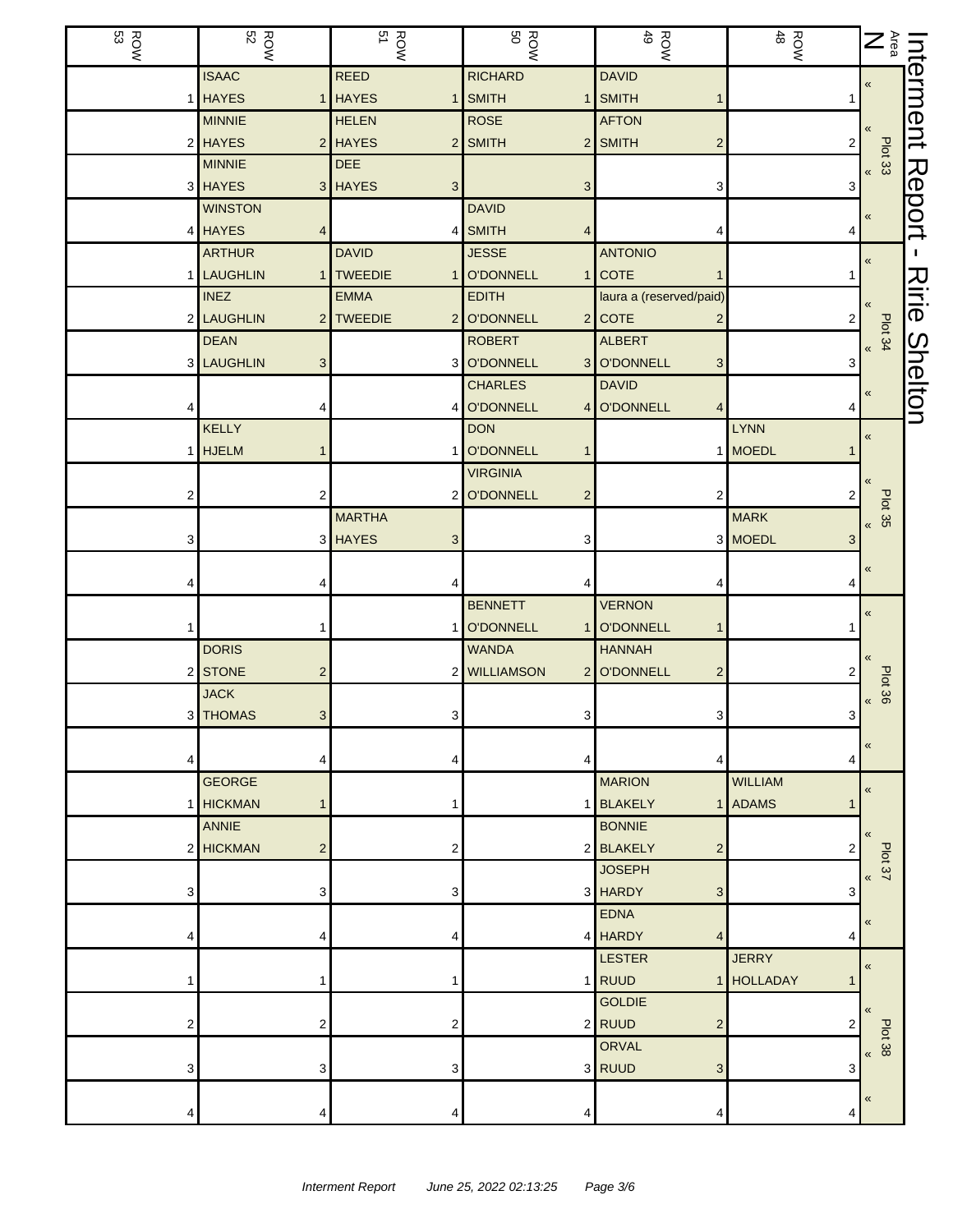| <b>ROW</b><br>ROW | <b>ROW</b><br>58           | ROW<br>57               | <b>ROW</b><br>56            | $\frac{ROW}{55}$   | $\frac{ROW}{54}$            | $\sum_{\substack{a \ b}}$ |              |
|-------------------|----------------------------|-------------------------|-----------------------------|--------------------|-----------------------------|---------------------------|--------------|
|                   |                            |                         |                             | <b>BAZIL</b>       | <b>DAVID</b>                | 《                         | hterment     |
|                   | <b>TREE</b>                |                         | 1                           | <b>RUMSEY</b>      | 1 NIELSEN                   |                           |              |
|                   |                            | <b>DARRELL</b>          |                             | <b>LETHA</b>       | <b>AFTON</b>                |                           |              |
|                   | 2                          | <b>MOSS</b><br>2        |                             | 2 RUMSEY           | 2 NIELSEN<br>$\overline{c}$ | Plot 21                   |              |
|                   |                            | <b>JOHN</b>             |                             |                    |                             |                           | Report       |
|                   |                            | 3 MOSS<br>3             | 3                           | 3                  | 3                           |                           |              |
|                   |                            | <b>MARY</b>             |                             | <b>GEORGE</b>      |                             | «                         |              |
|                   | 4                          | <b>MOSS</b><br>4        |                             | 4 RUMSEY<br>4      |                             |                           |              |
|                   | <b>HYRUM</b>               | <b>CLOYD</b>            | <b>WILLIAM</b>              | <b>CHRIS</b>       |                             | «                         | L.           |
|                   | <b>MOSS</b>                | <b>MOSS</b>             | MILLER                      | 1 BUTLER<br>1      |                             |                           |              |
|                   | <b>NORA</b>                | <b>EDWINA</b>           | <b>EMMA</b>                 | <b>THELDA</b>      | <b>MAXINE</b>               |                           | <b>Ririe</b> |
|                   | <b>MOSS</b>                | 2 MOSS                  | 2 KRAFT                     | 2 BUTLER           | 2 WISE<br>$\overline{2}$    | Plot 22                   |              |
|                   | <b>LULA</b><br><b>MOSS</b> | <b>AUDREY</b><br>3 MOSS | <b>HAROLD</b><br>3 BUTLER   |                    |                             |                           | Shelton      |
|                   | <b>VERDA</b>               |                         | 3<br><b>VONDA</b>           | 3<br><b>RONALD</b> | 3                           |                           |              |
|                   | <b>MOSS</b>                |                         | 4 BUTLER                    | 4 BUTLER           |                             |                           |              |
|                   | <b>OSCAR</b>               | <b>OSCAR</b>            | <b>JOHN</b>                 | 4                  | 4<br><b>HERBERT</b>         |                           |              |
|                   | <b>WHEELER</b>             | <b>WHEELER</b>          | <b>WHEELER</b><br>1         | 11                 | <b>POORE</b>                | «                         |              |
|                   | <b>IDA</b>                 | <b>MELVA</b>            | <b>MARY</b>                 |                    | <b>ILA</b>                  |                           |              |
|                   | <b>WHEELER</b><br>2        | <b>WHEELER</b>          | 2 WHEELER<br>$\overline{2}$ |                    | 2 POORE<br>2                |                           |              |
|                   | <b>DELSIE</b>              |                         | <b>GLEN</b>                 | <b>MURRY</b>       | CARL                        | Plot 23<br>>              |              |
|                   | <b>WHEELER</b><br>3        |                         | 3 WHEELER                   | 3 BYINGTON         | 3 POORE<br>3                |                           |              |
|                   | <b>THAREL</b>              | <b>LAUREL</b>           | <b>ZACHARY</b>              | <b>AUDREY</b>      |                             |                           |              |
|                   | <b>WHEELER</b><br>4        | <b>WHEELER</b>          | 4 MANWILL                   | 4 BYINGTON<br>4    | 4                           | «                         |              |
|                   | <b>ARNOLD</b>              | <b>KENNETH</b>          | <b>BLAINE</b>               |                    | <b>IRA</b>                  |                           |              |
|                   | <b>WHEELER</b>             | WHEELER                 | <b>WHEELER</b><br>1         |                    | 1 SCHLEY                    | «                         |              |
|                   | <b>ZELPHA</b>              | <b>BARBARA</b>          | <b>DORIS</b>                |                    | <b>LAURA</b>                |                           |              |
|                   | <b>WHEELER</b>             | 2 WHEELER               | 2 WHEELER<br>2              |                    | 2 SCHLEY<br>2               |                           |              |
|                   | <b>ETTA</b>                | <b>JANICE</b>           |                             |                    | <b>ROBERT</b>               | Plot 24                   |              |
|                   | <b>WHEELER</b>             | 3 WHEELER<br>$3\vert$   | 3                           |                    | 3 SCHLEY<br>3               |                           |              |
|                   |                            |                         |                             | <b>MARY</b>        |                             | «                         |              |
|                   | 4                          | 4                       |                             | 4 WHEELER<br>4     | 4                           |                           |              |
|                   |                            | <b>ALVIN</b>            | <b>JONAS</b>                | <b>MILO</b>        | <b>MILO</b>                 | «                         |              |
|                   |                            | <b>WHEELER</b>          | 1 HEATON                    | 1 WHEELER          | 1 WHEELER<br>1              |                           |              |
|                   | <b>ARVEL</b>               | <b>ROSETTA</b>          | <b>ANNIE</b>                |                    | <b>CORA</b>                 |                           |              |
|                   | <b>COOPER</b>              | 2 EDWARDS               | 2 HEATON<br>$\overline{c}$  |                    | 2 WHEELER<br>2              |                           |              |
|                   | <b>ARTA</b>                | <b>JASPER</b>           | <b>JONAS</b>                |                    |                             | Plot 25<br>Plot 25        |              |
|                   | <b>COOPER</b>              | 3 EDWARDS               | 3 HEATON Jr<br>3            | 3                  | 3                           |                           |              |
|                   | <b>VAUGHN</b>              | <b>ROSALEE</b>          |                             |                    |                             | «                         |              |
|                   | <b>COOPER</b><br>4         | <b>GRIGG</b><br>4       | 4                           | 4                  | 4                           |                           |              |
|                   | <b>LOREN</b>               | <b>REED</b>             | <b>JOHN</b>                 | LAMAR              | <b>ROBERT</b>               | «                         |              |
|                   | <b>RADFORD</b>             | <b>RADFORD</b>          | <b>JOHNSON</b>              | 1 JOHNSON          | $1$ KER                     |                           |              |
|                   | <b>GLADYS</b>              | ZANE                    | <b>MATILDA</b>              | <b>PRISCILLA</b>   | <b>MYRTLE</b>               | $\overline{\mathcal{U}}$  |              |
|                   | <b>RADFORD</b>             | 2 RADFORD               | 2 JOHNSON                   | 2 JOHNSON          | $2$ KER<br>$\overline{c}$   | <b>Plot 26</b>            |              |
|                   |                            | <b>PHYLLIS</b>          | <b>HARVEY</b>               |                    | <b>ROBERT</b>               |                           |              |
|                   | 3                          | <b>RADFORD</b>          | 3 JORDAN<br>3               |                    | $3$ <sup>KER</sup><br>3     |                           |              |
|                   | <b>GLADYS</b>              |                         | <b>ETHEL</b>                |                    | <b>LUCILLE</b>              | «                         |              |
|                   | <b>RADFORD</b><br>4        | 4                       | <b>JORDAN</b><br>4          |                    | $4$ KER<br>Δ                |                           |              |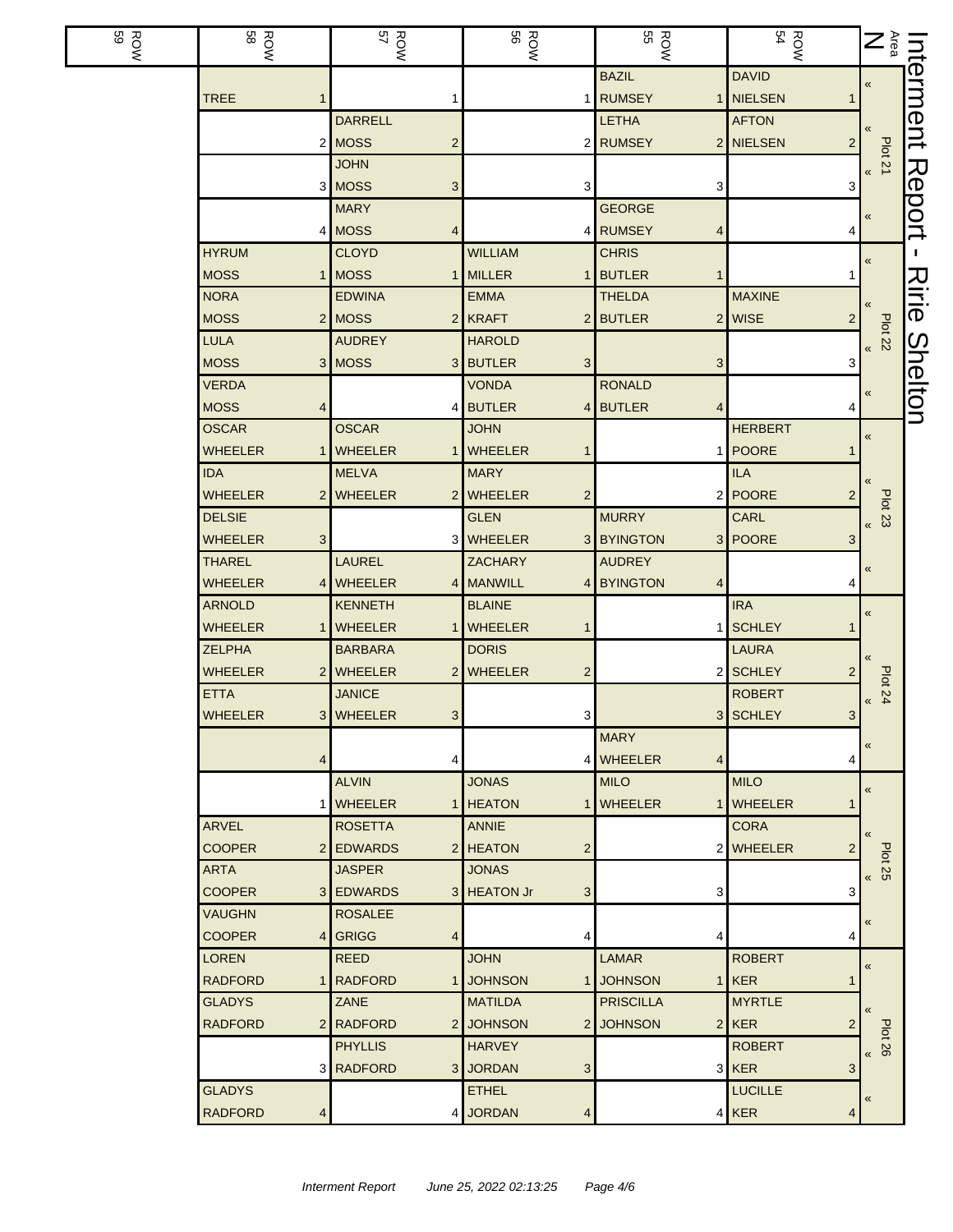| <b>ROW</b><br>59 | <b>ROW</b><br>BOW                  | ROW<br>ROW                                 | ROW<br>ROW                  | ROW<br>BOW                     | ROW<br>54                       | $\mathbf{Z}^s_{\frac{5}{9}}$   | nterment |
|------------------|------------------------------------|--------------------------------------------|-----------------------------|--------------------------------|---------------------------------|--------------------------------|----------|
|                  | <b>ESTELLA</b>                     |                                            | <b>KARREL</b>               |                                | <b>CHARLES</b>                  | $\pmb{\ll}$                    |          |
|                  | <b>NOREEN</b><br>$\mathbf{1}$      | 1                                          | <b>RADFORD</b>              |                                | 1 WAGES                         |                                |          |
|                  | <b>ARTHUR</b>                      | <b>DALE</b>                                |                             |                                | <b>CORAL</b>                    |                                |          |
|                  | <b>NOREEN</b>                      | 2 NOREEN<br>$\overline{c}$                 | 2                           |                                | 2 WAGES<br>$\overline{2}$       | <b>Plot 27</b>                 |          |
|                  | <b>ELLEN</b>                       | <b>ARDITH</b>                              |                             |                                | <b>DITZEL</b>                   | $\pmb{\kappa}$                 |          |
|                  | <b>NOREEN</b>                      | 3 NOREEN<br>3                              | 3                           |                                | 3 WAGES<br>3                    |                                | Report   |
|                  |                                    | <b>BETH</b>                                |                             |                                | <b>GRACE</b>                    | $\pmb{\kappa}$                 |          |
|                  |                                    | 4 NOREEN<br>4                              |                             |                                | 4 HICKS<br>4                    |                                |          |
|                  |                                    | <b>EDWARD</b>                              | <b>JAY</b>                  |                                | <b>THOMAS</b>                   | $\pmb{\kappa}$                 | I.       |
|                  |                                    | 1 GALLUP<br>1                              | <b>CHRISTENSEN</b>          |                                | 1 GALLUP<br>1                   |                                | スミーの     |
|                  |                                    | <b>WANDA</b>                               | <b>SHIRLEY</b>              |                                | <b>RACHEL</b>                   |                                |          |
|                  |                                    | 2 GALLUP                                   | 2 REYES<br>2                |                                | 2 GALLUP<br>2                   | <b>Plot 28</b>                 |          |
|                  |                                    | <b>RICHARD</b>                             | <b>JAY</b>                  |                                | <b>THOMAS</b>                   | $\,\,\ll$                      |          |
|                  |                                    | 3 ANGLESEY<br>3                            | <b>CHRISTENSEN</b><br>3     |                                | 3 GALLUP<br>3                   |                                | Shelton  |
|                  |                                    | <b>WANDA</b>                               |                             | LaWana (Reserved)              | <b>THELMA</b>                   | $\pmb{\kappa}$                 |          |
|                  |                                    | 4 ANGLESEY<br>4                            | 4                           | NEIL                           | 4 GALLUP<br>4                   |                                |          |
|                  | <b>EDWIN</b><br><b>HILL</b>        | <b>WANDA</b>                               | <b>LORUS</b><br>STORER      | <b>DEAN</b><br><b>STORER</b>   | <b>ELRAY</b>                    | $\pmb{\kappa}$                 |          |
|                  | <b>JAY</b>                         | $1$ HILL<br>$\mathbf{1}$<br><b>WILLIAM</b> | <b>VERA</b>                 | $\mathbf{1}$<br><b>JESSIE</b>  | <b>HATFIELD</b><br><b>HAZEL</b> |                                |          |
|                  | <b>WATERS</b>                      | $2$ HILL                                   | 2 STORER<br>2               | <b>STORER</b>                  | 2 HATFIELD<br>2                 |                                |          |
|                  |                                    |                                            |                             | <b>VALERIE</b>                 | <b>SCOTT</b>                    | <b>Plot 29</b>                 |          |
|                  | 3                                  | 3                                          | 3                           | <b>STORER</b>                  | 3 HATFIELD<br>3                 | $\pmb{\mathcal{R}}$            |          |
|                  |                                    | <b>STARLA</b>                              |                             |                                | <b>BRENT</b>                    |                                |          |
|                  |                                    | 4 WINKLER<br>4                             |                             |                                | 4 HATFIELD<br>4                 | $\pmb{\kappa}$                 |          |
|                  | <b>STANLEY</b>                     |                                            | <b>DEL</b>                  | <b>WILLIAM</b>                 | <b>DALE</b>                     |                                |          |
|                  | <b>COOPER</b><br>$\overline{1}$    |                                            | 1 STORER                    | <b>ADAMSON</b><br>1            | <b>DOCKSTADER</b>               | $\pmb{\kappa}$                 |          |
|                  | <b>BERTHA</b>                      |                                            | <b>MARGARET</b>             | <b>ELLA</b>                    | <b>ELLA</b>                     |                                |          |
|                  | <b>COOPER</b><br>$\overline{2}$    |                                            | 2 STORER                    | 2 ADAMSON                      | 2 DOCKSTADER                    |                                |          |
|                  |                                    |                                            | <b>SHERRY</b>               | <b>REX</b>                     |                                 | Plot 30<br>$\pmb{\mathcal{R}}$ |          |
|                  | 3                                  |                                            | 3 STORER                    | 3 ADAMSON<br>3 <sup>1</sup>    | $\mathbf{3}$                    |                                |          |
|                  |                                    |                                            | <b>ROBERT</b>               | <b>ALICE</b>                   |                                 | «                              |          |
|                  | 4                                  |                                            | 4 HURLEY<br>4               | <b>ADAMSON</b><br>4            | 4                               |                                |          |
|                  | <b>OLIVER</b>                      | <b>GARVIN</b>                              | <b>EARL</b>                 | <b>ANCEL</b>                   | <b>WILLIAM</b>                  | $\pmb{\kappa}$                 |          |
|                  | <b>WHEELER</b>                     | 1 DURRANT                                  | 1   KILLIAN<br>1            | <b>KILLIAN</b><br>$\mathbf{1}$ | <b>JOHNSON</b><br>1             |                                |          |
|                  | <b>BETTY</b>                       | <b>PERLEE</b>                              | <b>SARAH</b>                | <b>LOIS</b>                    | <b>DONNA</b>                    | $\pmb{\langle} \pmb{\langle}$  |          |
|                  | <b>WHEELER</b>                     | 2 DURRANT                                  | 2   KILLIAN                 | 2 KILLIAN                      | 2 HARDING<br>2                  | Plot 31                        |          |
|                  | <b>DANNY</b>                       | <b>WILLIAM</b>                             | <b>JAMES</b>                |                                |                                 | $\pmb{\mathsf{K}}$             |          |
|                  | <b>WHEELER</b>                     | 3 MEADOR                                   | 3 STACEY<br>3               | 3                              | 3                               |                                |          |
|                  |                                    |                                            | <b>ORA</b>                  |                                |                                 | «                              |          |
|                  | 4                                  |                                            | 4 STACEY<br>4               | 4                              | 4                               |                                |          |
|                  |                                    | <b>LAMONT</b>                              | <b>DELBERT</b>              | <b>RONALD</b>                  | <b>ROBERT</b>                   | $\pmb{\kappa}$                 |          |
|                  |                                    | 1 RADFORD                                  | 1 KILLIAN<br>1              | <b>KILLIAN</b>                 | 1 GRANT                         |                                |          |
|                  |                                    | <b>BARBARA</b>                             | <b>MARY</b>                 | <b>BONNIE</b>                  | <b>ELMINA</b>                   |                                |          |
|                  |                                    | 2 RADFORD                                  | 2   KILLIAN                 | 2 KILLIAN                      | 2 GRANT<br>2                    | Plot 32                        |          |
|                  | <b>GAIL</b><br><b>RADFORD</b><br>3 |                                            | <b>MYRON</b><br>3 HOAG<br>3 |                                | <b>LEWIS</b><br>3 GRANT<br>3    |                                |          |
|                  |                                    |                                            | <b>SUE</b>                  | <b>MARY</b>                    |                                 |                                |          |
|                  | 4                                  | 4                                          | <b>HOAG</b>                 | <b>HARRIS</b><br>4             | 4                               | «                              |          |
|                  |                                    |                                            | 4                           |                                |                                 |                                |          |